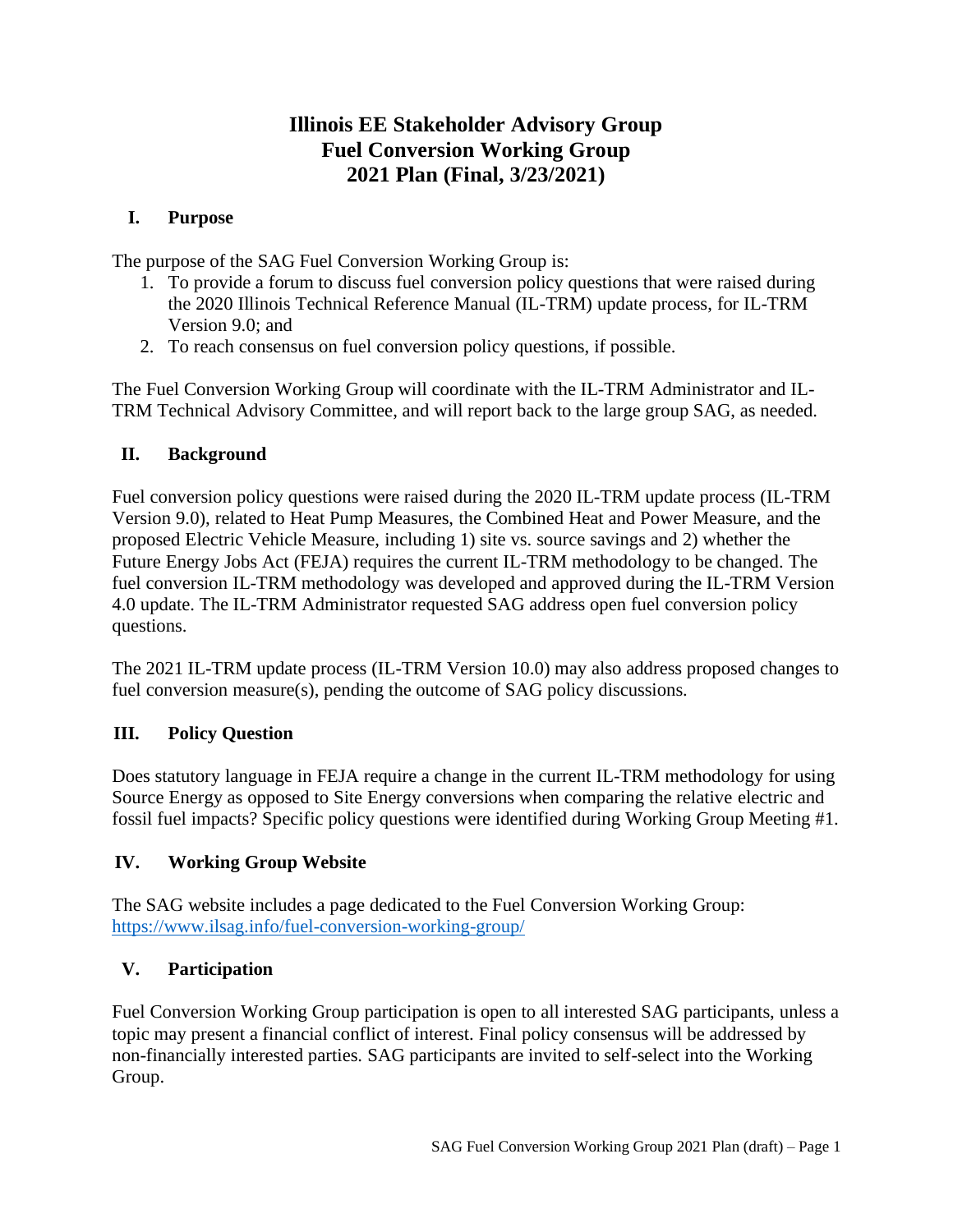### **VI. Schedule**

Meetings of the Fuel Conversion Working Group in 2021 are outlined below. Working Group meetings will be held on an as-needed basis. The schedule is subject to change pending feedback from Working Group participants.

| Table 1: SAG Fuel Conversion Working Group 2021 Schedule           |                                                                                                                                                                                                                                                                                                                                                                                                                                                                                                                                                                                                                                                                                                                                                                                                                                               |                                                                                                          |  |
|--------------------------------------------------------------------|-----------------------------------------------------------------------------------------------------------------------------------------------------------------------------------------------------------------------------------------------------------------------------------------------------------------------------------------------------------------------------------------------------------------------------------------------------------------------------------------------------------------------------------------------------------------------------------------------------------------------------------------------------------------------------------------------------------------------------------------------------------------------------------------------------------------------------------------------|----------------------------------------------------------------------------------------------------------|--|
| Date / Time                                                        | <b>Agenda</b>                                                                                                                                                                                                                                                                                                                                                                                                                                                                                                                                                                                                                                                                                                                                                                                                                                 | <b>Next Steps</b>                                                                                        |  |
| Meeting $#1$ :<br><b>Tuesday, March 9</b><br>10:00 am $- 12:00$ pm | Overview of 2021 Fuel Conversion Working Group Plan<br>(SAG Facilitator)<br>Introduce and discuss open policy questions; overview of<br>current IL-TRM methodology (presentation by Sam Dent,<br>VEIC, IL-TRM Administrator)<br>Determine if there are additional fuel conversion<br>$\bullet$<br>questions that need to be addressed<br>Additional policy questions (or sub questions) due by<br><b>Monday, March 22</b><br>SAG Facilitator will circulate Policy Questions for<br>review; interested parties are requested to respond to<br>questions by Monday, April 19<br>SAG Facilitator will organize responses to questions<br>+ circulate in advance of Meeting #2<br>Utilities to complete Fuel Conversion Measure Table by<br><b>Monday, April 19</b><br>SAG Facilitator will combine into one table +<br>circulate for Meeting #2 | Final comments on 2021<br><b>Fuel Conversion Working</b><br>Group Plan due by<br><b>Monday, March 22</b> |  |
| Meeting $#2$ :<br>Monday, April 26<br>9:00 am $- 12:30$ pm         | Utilities present brief overview of total "gas to electric"<br>or "electric to gas" measures incentivized in 2019 and<br>2020, and such measures offered in 2021<br>Follow-up discussion on open policy questions: Discuss<br>responses from interested parties to open policy questions<br>identified during Meeting #1                                                                                                                                                                                                                                                                                                                                                                                                                                                                                                                      | Follow-up items will be<br>determined during the<br>meeting                                              |  |
| Meeting #3:<br>Monday, May 10<br>10:00 am $- 12:00$ pm             | Follow-up discussion on open policy questions                                                                                                                                                                                                                                                                                                                                                                                                                                                                                                                                                                                                                                                                                                                                                                                                 | Follow-up items will be<br>determined during the<br>meeting                                              |  |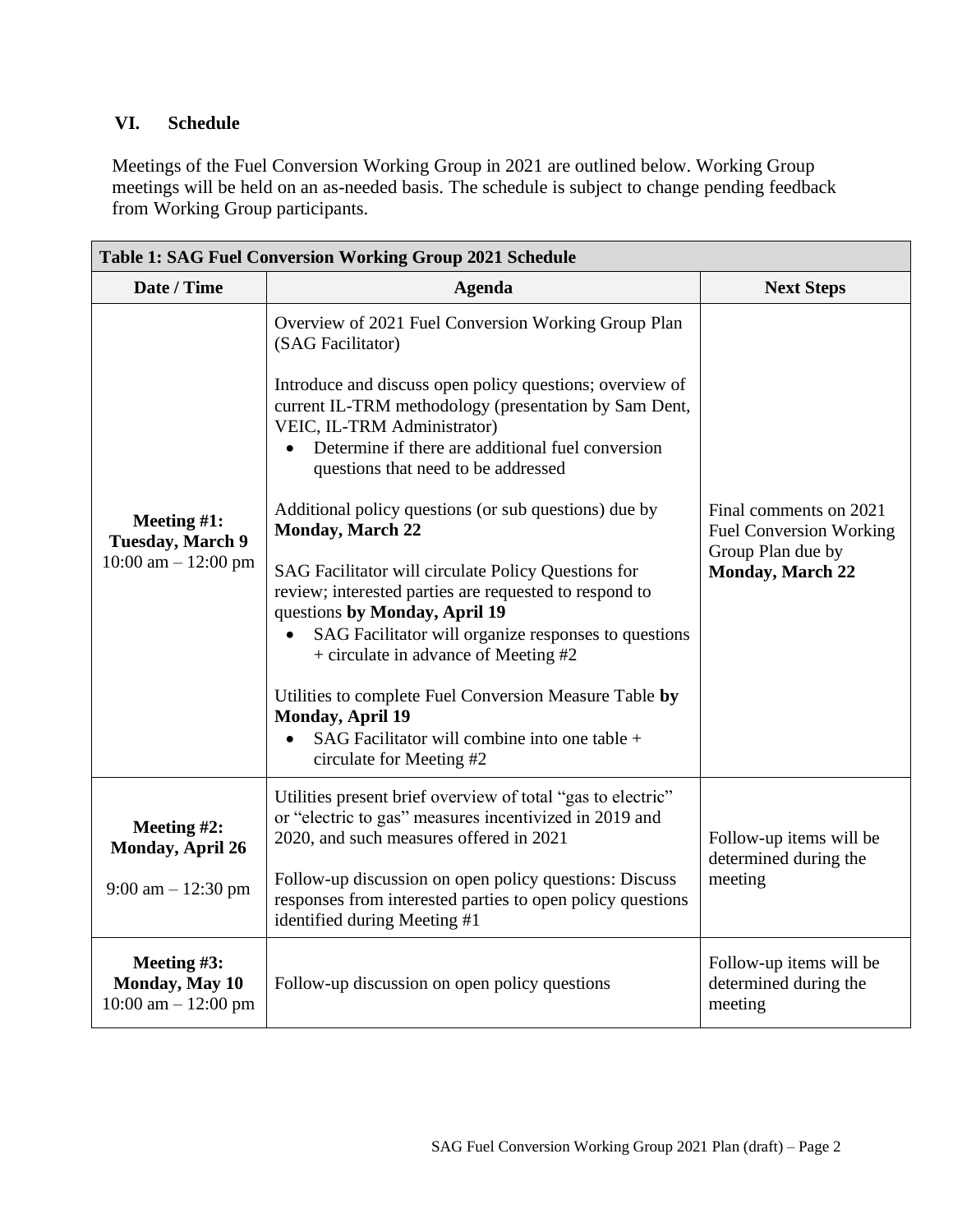| <b>Table 1: SAG Fuel Conversion Working Group 2021 Schedule</b>  |                                                                                                                   |                                                                                                                                        |  |
|------------------------------------------------------------------|-------------------------------------------------------------------------------------------------------------------|----------------------------------------------------------------------------------------------------------------------------------------|--|
| Date / Time                                                      | Agenda                                                                                                            | <b>Next Steps</b>                                                                                                                      |  |
| Meeting $#4$ :<br>Monday, May 24<br>$10:00$ am $- 12:00$ pm      | Follow-up discussion on open policy questions, if needed<br>Discuss draft policy resolution options               | Draft policy resolution to<br>be prepared and circulated<br>for review; comments on<br>draft policy resolution due<br>by Tues., June 8 |  |
| Meeting $#5:$<br><b>Monday, June 21</b><br>10:00 am $- 12:00$ pm | Discuss comments on draft policy resolution; determine<br>next steps (consensus resolution or comparison exhibit) | Establish final comment<br>deadline for policy<br>resolution (if needed)                                                               |  |

### **VII. Resolution Options**

As described in the Working Group Purpose section above, the goal of establishing the Fuel Conversion Working Group is to reach consensus on fuel conversion policy question(s). The SAG Facilitator proposes the following resolution options:

- 1. If consensus is reached:
	- a. Document consensus resolution on fuel conversion policy question(s), following the SAG Process for Resolving Policy Issues<sup>1</sup>, described in the SAG Process Guidance document and on the **Policy page** of the SAG website; and
	- b. Resolution will be shared with IL-TRM Technical Advisory Committee (TAC). IL-TRM TAC will discuss whether fuel conversion measures in the IL-TRM require any updates during the IL-TRM Version 10.0 update process.
- 2. If consensus is not reached:
	- a. The SAG Facilitator will prepare a Comparison Exhibit of Non-Consensus Issues;
	- b. IL-TRM Administrator will prepare a summary of what IL-TRM fuel conversion measures would look like under the alternative positions, to be included in the Comparison Exhibit;
	- c. Interested parties will have an opportunity to review and propose edits to the Comparison Exhibit before it is finalized;
	- d. The final Comparison Exhibit will be shared with the IL-TRM TAC; and

- 1. The SAG Facilitator will review policy requests and schedule for SAG discussion as needed.
- 2. Background on the policy request will be presented to interested SAG participants.
- 3. Proposed policy resolution will be circulated to SAG for review, including a request for edits or questions, with a minimum of ten (10) Business Days provided for review.
- 4. If the SAG Facilitator receives substantive edits, questions or concerns regarding proposed resolution of an open policy issue, a follow-up SAG discussion will be held with interested SAG participants.
- 5. Final resolution will be documented on this Policy page.
- 6. The SAG Facilitator will maintain a "Policy Tracker" describing any policies to be considered in a future update to the Policy Manual or IL-TRM Policy Document.
- Policy resolution may require a [Stipulated Agreement.](https://www.ilsag.info/resources/stipulated-agreements/) Whether or not a stipulated agreement is required will be determined by utilities and non-financially interested stakeholders.

<sup>•</sup> <sup>1</sup> While the Policy Manual Subcommittee is inactive, open policy issues will be resolved in the following manner: